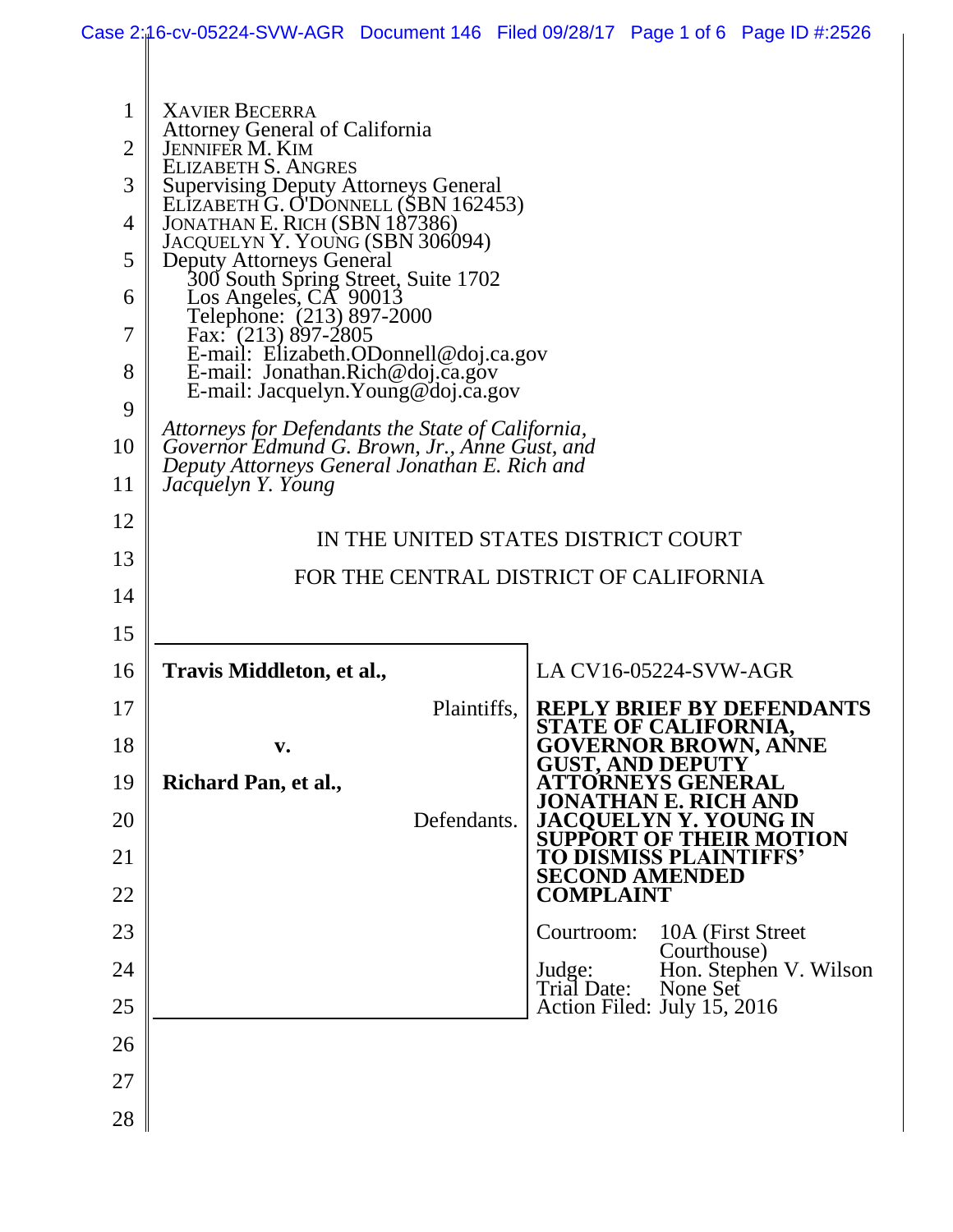1

## **MEMORANDUM OF POINTS AND AUTHORITIES**

2 3 4 5 6 7 8 9 10 Plaintiffs have again filed "Refusals for Fraud" in lieu of an actual response to the many and varied procedural and substantive defects in Plaintiffs' claims against Defendants. *See* Pls.' Refusal for Fraud, ECF Nos. 142, 143. Similar to the Refusals for Fraud filed against Defendants' motions to dismiss Plaintiffs' First Amended Complaint (FAC) and against the Magistrate Judge's Report and Recommendation, Plaintiffs again file indecipherable Refusals for Fraud that fail to address any of the defects of their pleading. Accordingly, Defendants' motions to dismiss the Second Amended Complaint (SAC) should be granted, and this case should be dismissed with prejudice.

11 12 13 14 15 16 17 18 19 20 21 22 On July 13, 2017, the District Court Judge accepted the findings and recommendation of the Magistrate Judge and ordered Plaintiffs to file a SAC. Order Accepting the Magistrate Judge's Findings and Recommendation 1-2, ECF No. 135. Disregarding the Magistrate Judge's nineteen-page Report and Recommendation detailing the various defects in their pleading, Plaintiffs filed a SAC that is virtually identical to the FAC and simply repeats Plaintiffs' prior implausible claims, without any substantive amendment. In the SAC, Plaintiffs' Refusals for Fraud against Defendants' motions to dismiss the SAC and Plaintiffs' Refusal for Fraud against the Magistrate Judge's Minute Orders in Chambers, Plaintiffs fail to explain why their second attempt to articulate identical claims with identical allegations should be any more plausible now than when they were first alleged over a year ago.

23 24 25 26 27 28 Plaintiffs contend that they "have paid filing fees and costs to have their issues adjudicated by a certified trained judicial officer." Refusal for Fraud 10, ECF No. 142. However, paying filing fees is not enough to meet the Rule 8 requirements of plausible pleading. The SAC must allege "enough facts to state a claim to relief that is plausible on its face." *Bell Atlantic Corp. v. Twombly*, 550 U.S. 544, 570 (2007). While *pro se* pleadings are to be liberally construed, a *pro se* action should

1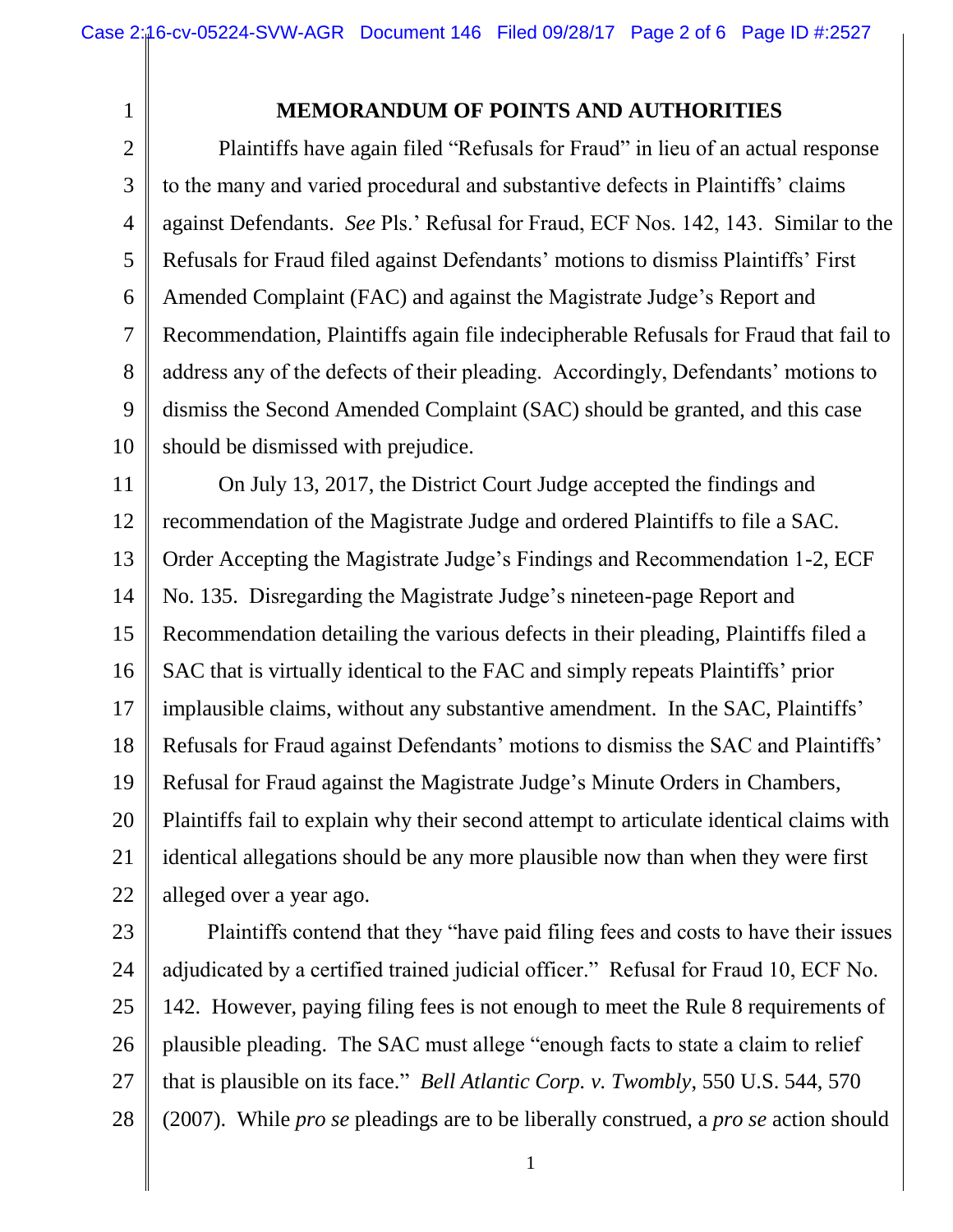1 2 3 4 5 6 7 8 9 10 11 be dismissed if, after careful consideration, the Court concludes that the allegations of the complaint disclose that no cognizable claim can be stated and that amendment would be futile. *Cato v. United States*, 70 F.3d 1103, 1196 (9th Cir. 1995). Plaintiffs' submissions in opposition to Defendants' motions to dismiss fail to establish the plausibility of their claims, and confirm that any amendment to their pleading would be futile. The only material change to their pleading has been the naming of the Magistrate Judge and counsel for the Defendants as defendants. Yet, instead of explaining how naming additional defendants corrects the defects in their pleading or addressing Defendants' immunity claims, Plaintiffs file baseless Refusals for Fraud and an absurd Application for Default against the Magistrate Judge. *See* Pls.' Application for Default, ECF No. 144.

12 13 14 Plaintiffs claim, without any legal of factual basis, that the "recommendations of dismissal of the … plaintiff's claims are erroneous as a matter of law." Refusal for Fraud 11, ECF No. 142. Yet, Plaintiffs fail to cite to any opposing authority.

15 16 17 18 19 20 21 22 23 Plaintiffs fail to refute any of the immunity claims asserted by Defendants. Restating a portion of the *Ex Parte Young* decision, Plaintiffs generally allege that the defendants have violated their oaths of office by attempting to enforce an unconstitutional statute and "none of the defendants can claim immunity from breach of their oaths of office the United States Constitution and the Bill of Rights." Refusal for Fraud 11, ECF No. 142. However, as discussed at length in Defendants' motions to dismiss and in the Magistrate Judge's Report and Recommendation, Plaintiffs' foundational claim, that Senate Bill 277 (SB 277) is unconstitutional, fails as a matter of both state and federal law.

24 25 26 27 28 SB 277 is a mandatory school vaccination statute aimed at serving the compelling state interest of protecting public health and safety against the spread of communicable and potentially fatal diseases. Its enactment was a narrowly tailored public health measure, not a conspiracy, and has been recognized as such for decades by the U.S. Supreme Court, the California Supreme Court, and every other

2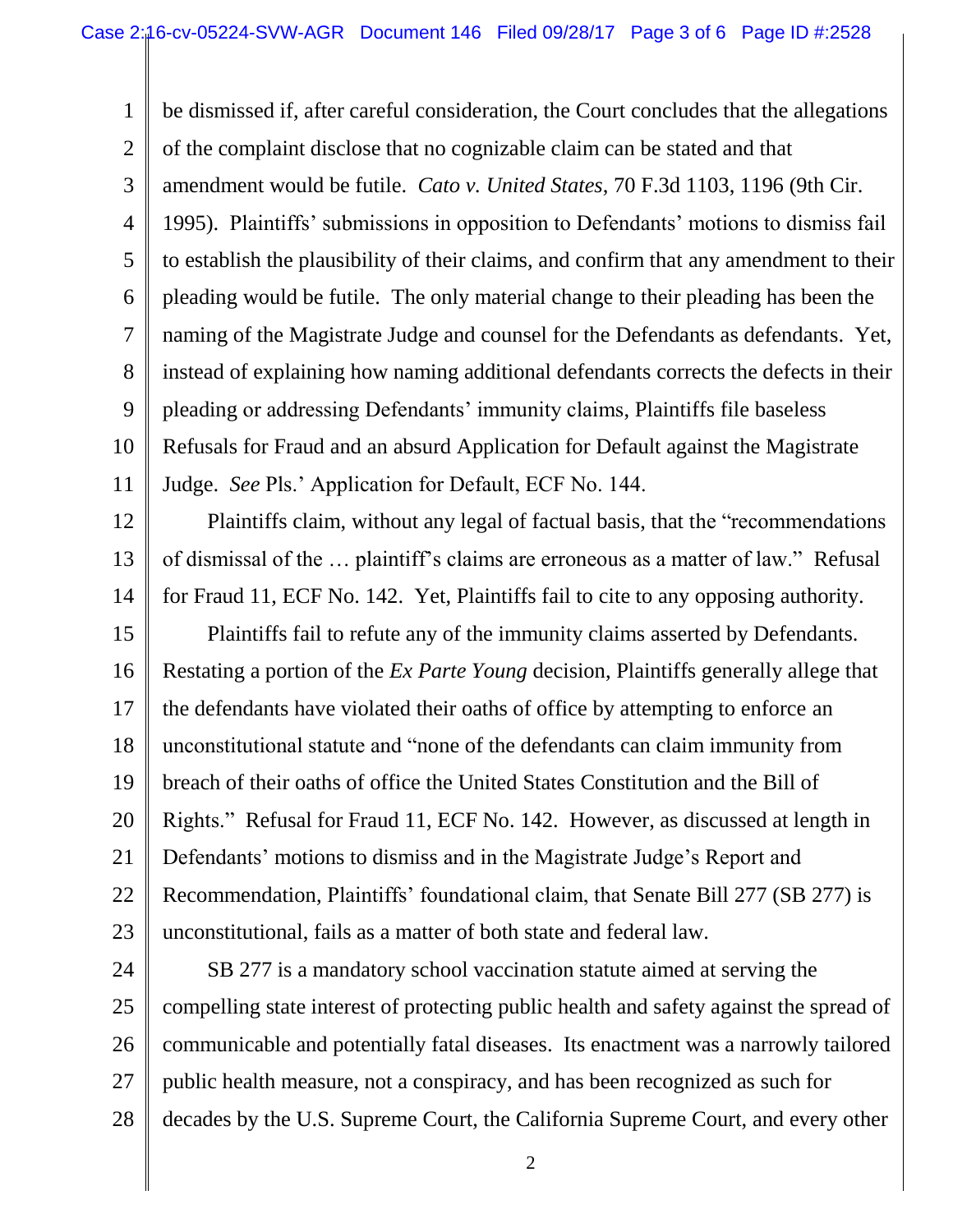| $\mathbf{1}$   | federal and state court that has considered the issue. Plaintiffs' conclusory and    |                                                                                                                               |  |
|----------------|--------------------------------------------------------------------------------------|-------------------------------------------------------------------------------------------------------------------------------|--|
| $\overline{2}$ | unfounded beliefs that mandatory vaccination is unconstitutional falls far short of  |                                                                                                                               |  |
| 3              | the pleading threshold.                                                              |                                                                                                                               |  |
| $\overline{4}$ | Because Plaintiffs have failed to plead a violation of their constitutional rights,  |                                                                                                                               |  |
| 5              | their conspiracy and racketeering claims also fail as a matter of law. Not only have |                                                                                                                               |  |
| 6              | Plaintiffs failed to address how the SAC meets any of the pleading requirements for  |                                                                                                                               |  |
| 7              | civil conspiracy, but they have failed to explain how their claims can possibly      |                                                                                                                               |  |
| 8              | survive in the face of the unquestionable constitutionality of SB 277.               |                                                                                                                               |  |
| 9              | For the foregoing reasons, and for the reasons more specifically addressed in        |                                                                                                                               |  |
| 10             | Defendants' motions to dismiss and the Magistrate Judge's Report and                 |                                                                                                                               |  |
| 11             | Recommendation, Defendants respectfully request that the Court dismiss Plaintiffs'   |                                                                                                                               |  |
| 12             | SAC, without leave to amend, and to dismiss this action with prejudice               |                                                                                                                               |  |
| 13             |                                                                                      |                                                                                                                               |  |
| 14             | Dated: September 28, 2017                                                            | Respectfully submitted,                                                                                                       |  |
| 15<br>16       |                                                                                      | <b>XAVIER BECERRA</b><br>Attorney General of California<br>JENNIFER M. KIM                                                    |  |
| 17<br>18       |                                                                                      | <b>ELIZABETH S. ANGRES</b><br>Supervising Deputy Attorneys General<br>ELIZABETH G. O'DONNELL<br>JACQUELYN Y. YOUNG            |  |
|                |                                                                                      | <b>Deputy Attorneys General</b>                                                                                               |  |
| 19             |                                                                                      | /s/ Jonathan E. Rich                                                                                                          |  |
| 20<br>21       |                                                                                      | <b>JONATHAN E. RICH</b><br>Deputy Attorney General<br>Attorneys for Defendants the State of<br>California, Governor Edmund G. |  |
| 22             |                                                                                      | Brown, Jr., Anne Gust, and Deputy                                                                                             |  |
| 23             |                                                                                      | Attorneys General Jonathan E. Rich<br>and Jacquelyn Y. Young                                                                  |  |
| 24             | LA2016602117                                                                         |                                                                                                                               |  |
| 25             | 52639231.docx                                                                        |                                                                                                                               |  |
| 26             |                                                                                      |                                                                                                                               |  |
| 27             |                                                                                      |                                                                                                                               |  |
| 28             |                                                                                      |                                                                                                                               |  |
|                |                                                                                      |                                                                                                                               |  |

3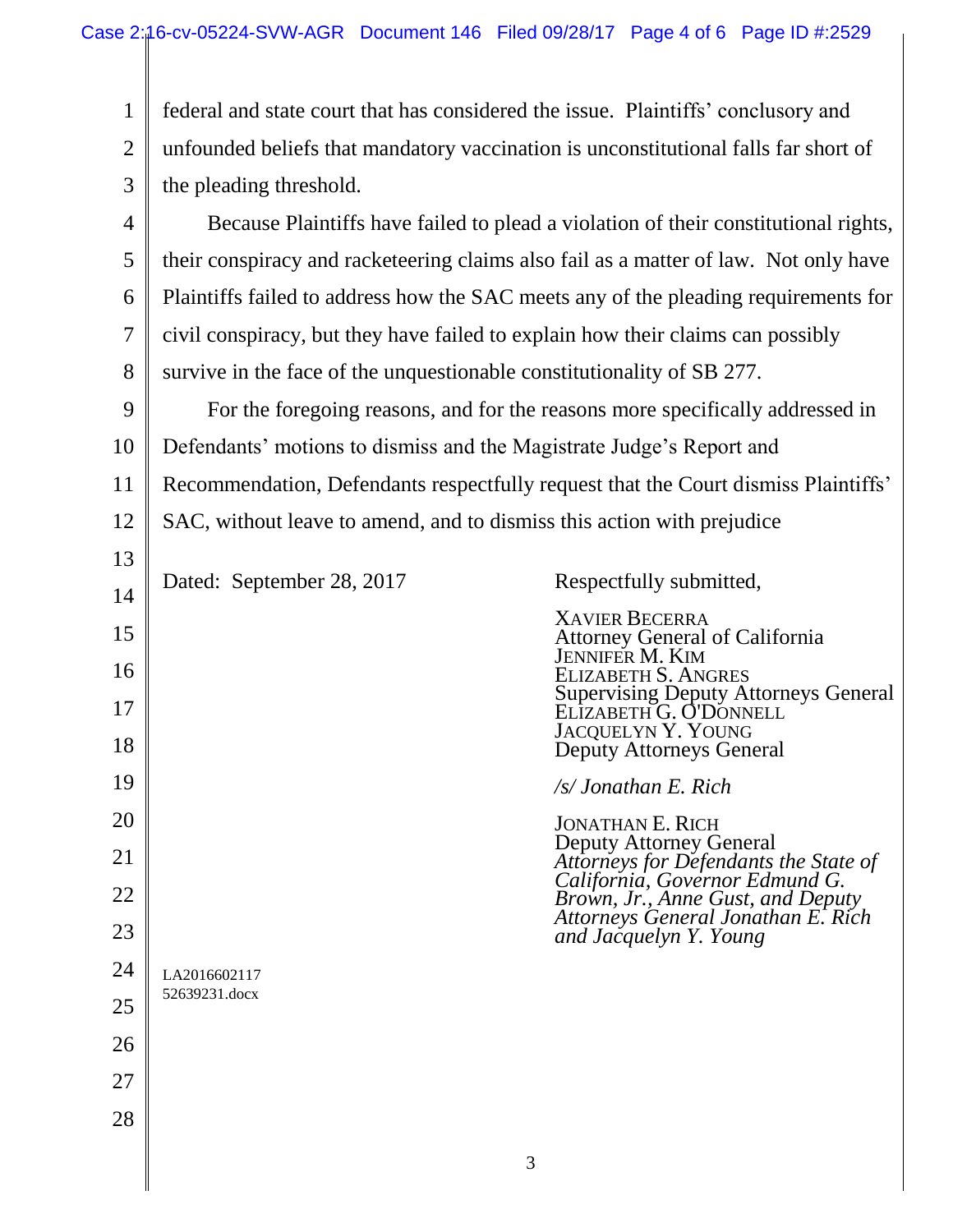| $\mathbf{1}$        | <b>CERTIFICATE OF SERVICE</b>                                                                                                                                     |  |  |  |
|---------------------|-------------------------------------------------------------------------------------------------------------------------------------------------------------------|--|--|--|
| $\overline{2}$<br>3 | Middleton, et al. v. Pan et<br>2:16-cv-05224-SVW-<br>No.<br>Case<br>Name:<br>AGR<br>al.                                                                           |  |  |  |
| $\overline{4}$      |                                                                                                                                                                   |  |  |  |
| 5                   | I hereby certify that on September 28, 2017, I electronically filed the                                                                                           |  |  |  |
| 6                   | following documents with the Clerk of the Court by using the CM/ECF system:                                                                                       |  |  |  |
| $\overline{7}$      | REPLY BRIEF BY DEFENDANTS STATE OF CALIFORNIA,                                                                                                                    |  |  |  |
| 8                   | GOVERNOR BROWN, ANNE GUST, AND DEPUTY ATTORNEYS                                                                                                                   |  |  |  |
| 9                   | GENERAL JONATHAN E. RICH AND JACQUELYN Y. YOUNG IN                                                                                                                |  |  |  |
| 10                  | SUPPORT OF THEIR MOTION TO DISMISS PLAINTIFFS' SECOND                                                                                                             |  |  |  |
| 11                  | <b>AMENDED COMPLAINT</b>                                                                                                                                          |  |  |  |
| 12                  | Participants in the case who are registered CM/ECF users will be served by                                                                                        |  |  |  |
| 13                  | the CM/ECF system.                                                                                                                                                |  |  |  |
| 14                  | I further certify that some of the participants in the case are not registered                                                                                    |  |  |  |
| 15                  | CM/ECF users. On September 28, 2017, I caused to be delivered the foregoing<br>document(s) via email to Plaintiff Travis Middleton, by agreement with him, to the |  |  |  |
| 16                  | following address: Travis_m_93101@yahoo.com.                                                                                                                      |  |  |  |
| 17                  | On September 28, 2017, I caused to be delivered the foregoing document(s) by                                                                                      |  |  |  |
| 18                  | first class mail to the following non-CM/ECF participants:                                                                                                        |  |  |  |
| 19                  | SEE ATTACHED SERVICE LIST.                                                                                                                                        |  |  |  |
| 20                  | I declare under penalty of perjury under the laws of the State of California the                                                                                  |  |  |  |
| 21                  | foregoing is true and correct and that this declaration was executed on September                                                                                 |  |  |  |
| 22                  | 28, 2017, at Los Angeles, California.                                                                                                                             |  |  |  |
| 23                  |                                                                                                                                                                   |  |  |  |
| 24                  | Jonathan E. Rich<br>/s/ Jonathan E. Rich<br>Declarant<br>Signature                                                                                                |  |  |  |
| 25                  |                                                                                                                                                                   |  |  |  |
| 26                  |                                                                                                                                                                   |  |  |  |
| 27                  |                                                                                                                                                                   |  |  |  |
| 28                  |                                                                                                                                                                   |  |  |  |
|                     |                                                                                                                                                                   |  |  |  |